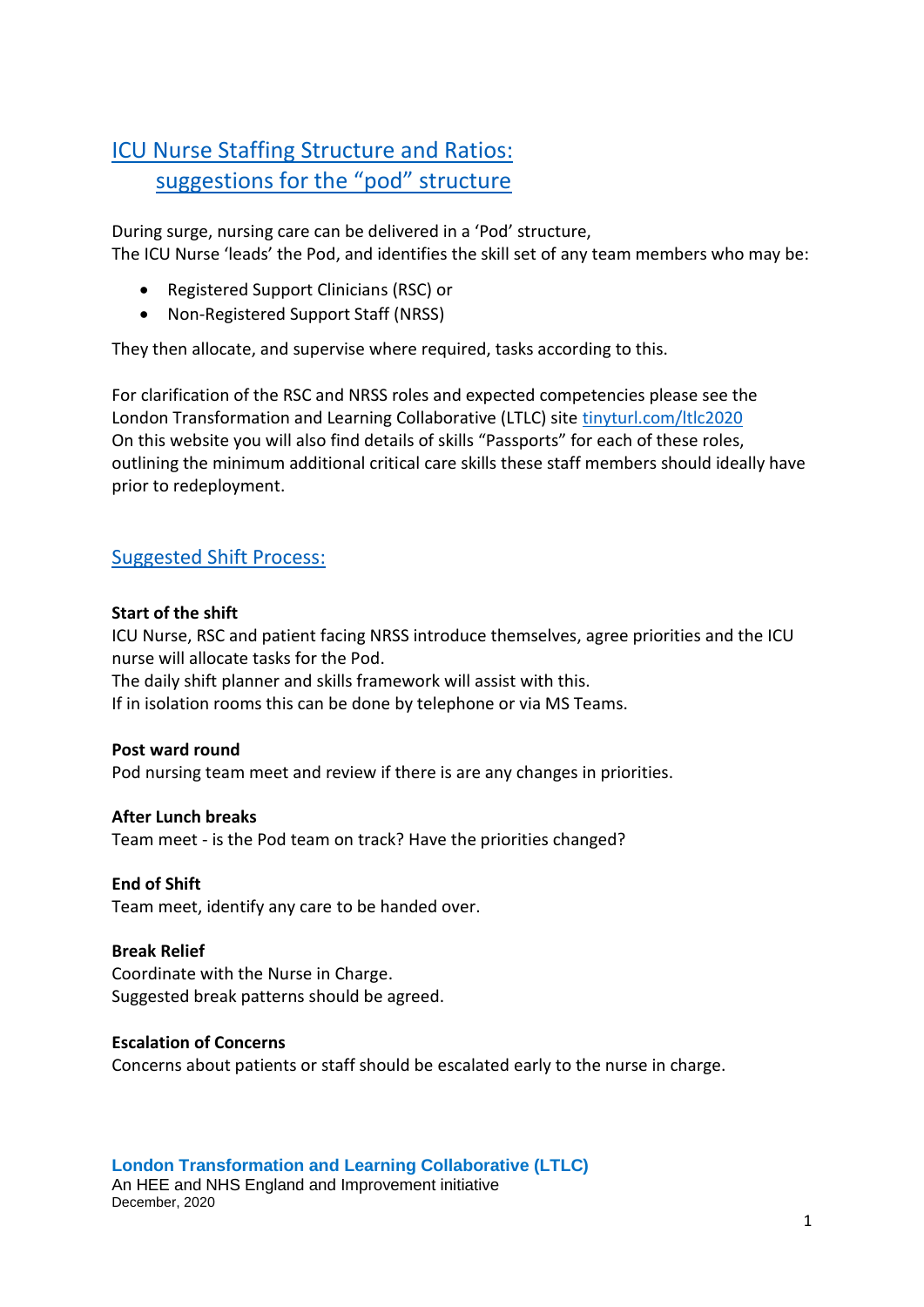## Suggested Pod Task allocation

This part of the document aims to assist the surge 'Pod' staffing structure by suggesting how tasks might be allocated in this model.

This is a guide and assumes that the RSC and NRSS have the baseline skills detailed in their skills "passports". Redeployed staff may also have or acquire additional skills.

| <b>Critical Care Nurse</b>                                                                                                                          | <b>Registered Support</b><br><b>Clinician (RSC)</b>                                                                                                                                   | <b>Non-Registered Support</b><br><b>Staff (NRSS)</b>                                                                                                                   |  |  |
|-----------------------------------------------------------------------------------------------------------------------------------------------------|---------------------------------------------------------------------------------------------------------------------------------------------------------------------------------------|------------------------------------------------------------------------------------------------------------------------------------------------------------------------|--|--|
| <b>Safety Checks</b>                                                                                                                                |                                                                                                                                                                                       |                                                                                                                                                                        |  |  |
| Ventilator setting and alarms<br>Monitor setting<br><b>Calibration of transducers</b><br>Drug infusions and lines<br>Identify emergency drug access | Name and allergy band<br>Suction, oxygen, Ambu bag<br>waters circuit<br>Humidifier<br>Drug prescriptions and times<br>Nutrition prescription and<br>confirmation of n/g tube position | Name and allergy band<br>Suction, oxygen, and breathing<br>Bedside safety - pumps,<br>machines charging<br>Next of Kin Contact<br>Stock bedspace                       |  |  |
| <b>Medications</b>                                                                                                                                  |                                                                                                                                                                                       |                                                                                                                                                                        |  |  |
| Administer inotropes<br>Administer sedation<br>Administer continuous heparin infusion                                                               | Administer standard IV's<br>(peripheral and central)<br>Administer oral drugs<br>Administer nasogastric drugs<br>Administer PR drugs<br>VIP score                                     |                                                                                                                                                                        |  |  |
| <b>Observations and Assessment (assess and record)</b>                                                                                              |                                                                                                                                                                                       |                                                                                                                                                                        |  |  |
| Airway<br>Ventilation<br>Auscultation<br>Cardiac output<br>Delirium assessment<br>GCS<br><b>CRRT</b>                                                | <b>Vital signs</b><br><b>RASS</b><br>Gag reflex<br>Pedal pulse<br>Pupil assessment<br>Nausea assessment<br>Pain assessment<br>Stool assessment                                        | Patient care<br>Patient position<br>Check when bowels opened<br>Nausea assessment<br>Temperature                                                                       |  |  |
| <b>Sampling</b>                                                                                                                                     |                                                                                                                                                                                       |                                                                                                                                                                        |  |  |
| ABG, interpret and respond<br>Bloods, interpret and respond<br><b>NBAL</b>                                                                          | Sample central and arterial lines<br><b>CSU</b><br>Sputum<br>Swabs<br>Urine dipstick<br>Fecal sample<br>Blood sugar level, interpret and<br>respond                                   | <b>Process ABG</b><br>CSU<br>Sputum<br>Swabs<br>Fecal sample<br>Blood sugar level, alert RSC or<br>CCRN of result (if trained in the<br>use of the relevant equipment) |  |  |

**London Transformation and Learning Collaborative (LTLC)** An HEE and NHS England and Improvement initiative December, 2020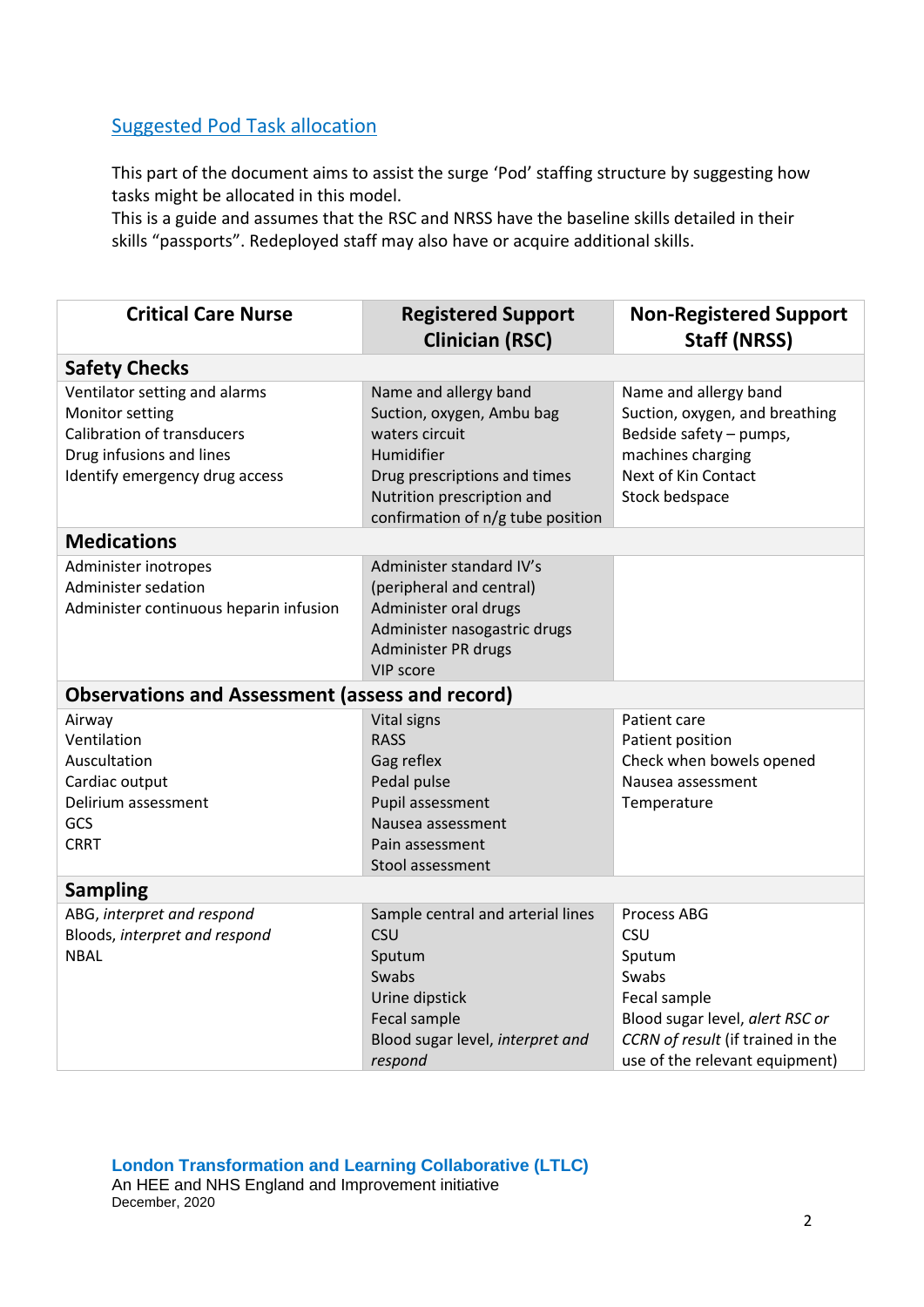| <b>Critical Care Nurse</b>                                                      | <b>Registered Support</b><br><b>Clinician (RSC)</b>                                                                       | <b>Non-Registered Support</b><br><b>Staff (NRSS)</b>                                                                |  |  |
|---------------------------------------------------------------------------------|---------------------------------------------------------------------------------------------------------------------------|---------------------------------------------------------------------------------------------------------------------|--|--|
| <b>Ventilation</b>                                                              |                                                                                                                           |                                                                                                                     |  |  |
| Adjust and record ventilation                                                   | Adjust Fi <sub>02</sub><br>Suctioning<br>Tracheostomy care                                                                | Assist ICU nurse with ETT and<br>tracheostomy care                                                                  |  |  |
| <b>Nutrition</b>                                                                |                                                                                                                           |                                                                                                                     |  |  |
| Abdominal pressure monitoring                                                   | Sample BSL<br>Adjust variable rate insulin<br>Administer nasogastric feed<br>Care and management of<br>nasogastric tube   | Assist with feeding<br>Sample BSL<br>Bowel assessment<br>Stool assessment                                           |  |  |
| <b>Fluid and renal</b>                                                          |                                                                                                                           |                                                                                                                     |  |  |
| <b>CVVHDF</b>                                                                   | Urinalysis<br>Record fluid balance (input<br>/output)                                                                     |                                                                                                                     |  |  |
| <b>Specialist equipment</b>                                                     |                                                                                                                           |                                                                                                                     |  |  |
| <b>ICP</b><br><b>EVD</b><br>Pacing<br><b>IABP Spinal drains</b><br>Chest drains | Care of surgical drains<br>Sequential stocking device                                                                     |                                                                                                                     |  |  |
| <b>Personal Care</b>                                                            |                                                                                                                           |                                                                                                                     |  |  |
| Lead on log roll<br>Lead on mobilization of patients with<br>airways            | Personal care<br><b>Oral Care</b><br>Pressure area care<br>Wound care<br>Assist with mobilization<br>Dressings            | Personal care<br>Oral Care<br>Pressure area care<br>Wound care<br>Assist with mobilization<br>Assist with dressings |  |  |
| <b>Risk assessment</b>                                                          |                                                                                                                           |                                                                                                                     |  |  |
|                                                                                 | Document all risk assessment<br>(daily and weekly)<br>Moving and handling<br>Falls as indicated<br>Bed rails as indicated |                                                                                                                     |  |  |
| <b>Maintaining Safe Environment</b>                                             |                                                                                                                           |                                                                                                                     |  |  |
| <b>Emergency ventilation equipment</b><br>available                             | Bed space set up<br>Ensure adequate stock levels<br>Damp dusting<br>Donning area<br>Doffing area                          | Ensure adequate stock levels<br>Damp dusting<br>Donning area<br>Doffing area                                        |  |  |

**London Transformation and Learning Collaborative (LTLC)** An HEE and NHS England and Improvement initiative December, 2020